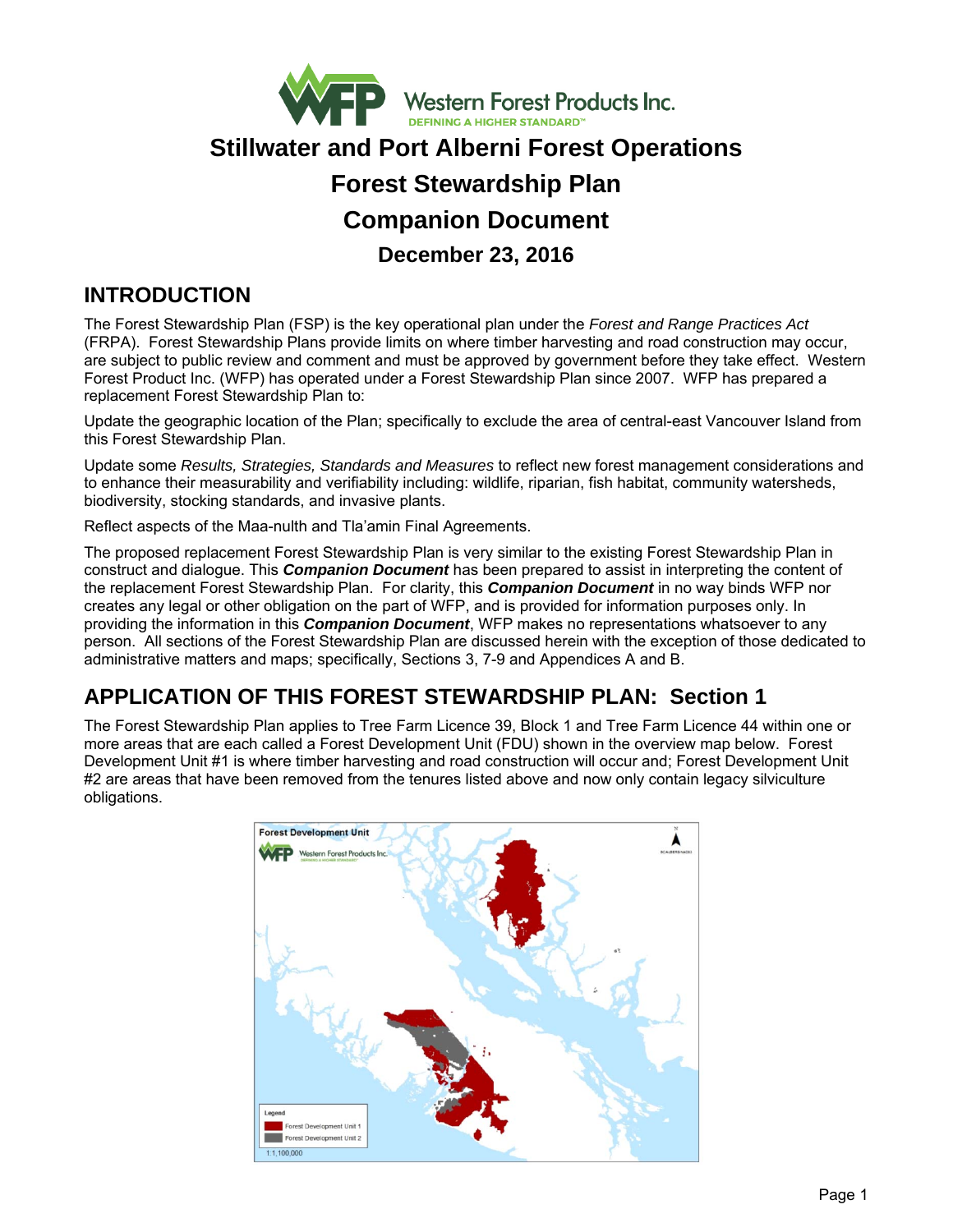## **TERM OF THIS FOREST STEWARDSHIP PLAN: Section 2**

The term of the Forest Stewardship Plan is five years and will commence on or before August 15, 2017. There is a possibility that the term may be extended after five years.

## **RESULTS AND STRATEGIES BASED ON GOVERNMENT OBJECTIVES: Section 4**

## **Soils: Section 4.1 of the Forest Stewardship Plan**

## **Overview**

Soil productivity (enhanced by soil structure, nutrient levels, moisture content etc.) and hydrology (natural surface and below surface drainage patterns) are important for maintaining the long-term health of British Columbia's forests and watersheds. In order to minimize soil disturbance levels throughout British Columbia (BC) the provincial government has set an objective to conserve the productivity and hydrological function of soils during road construction and timber harvesting activities.

## **Summary of Soils Objective**

Maintenance of soil productivity and hydrologic function is addressed under Sections 35 and 36 of the 'Forest Planning and Practices Regulation' (FPPR), which falls under the 'Forest Range and Practices Act' (FRPA).

*Forest Planning and Practices Regulation Section 35* indicates maximum soil disturbance limits for sensitive and non-sensitive soils during timber harvesting activities over the entire productive area of a cutblock and along roadsides (expressed as a percentage). Maximum soil disturbance limits range from 5% where operations are located on sensitive soils, and 10% where operations are located on non-sensitive soils (low to moderate soil sensitivity ratings). Rehabilitation measures are also indicated where harvesting activities exceed the soil disturbance limits.

*Forest Planning and Practices Regulation Section 36* indicates a maximum allowable percentage of constructed permanent road structures within harvest areas in order to minimize the amount of productive area lost. Within BC, the maximum allowable percentage for road structures has been set at 7%. Specific exemptions for exceeding the maximum percentage (such as for terrain constraints or road safety purposes) and options for road rehabilitation are also indicated under this section.

For further details of the requirements under *Forest Planning and Practices Regulation* 35 and 36, refer to the following link: http://www.bclaws.ca/EPLibraries/bclaws\_new/document/ID/freeside/14\_2004#division\_d2e7917

## **General Definitions**

*'Soil disturbance'* is defined as disturbance to the soil within the productive area of a timber harvesting unit from heavy machinery and yarding activities which can cause soil compaction, soil displacement (e.g. exposure of an unfavourable subsoil layer and changes to natural drainage patterns), and soil erosion (e.g. exposure of mineral soils on steeper slopes more prone to erosion). These disturbances can significantly affect the productivity and hydrologic function of the soils (Section1 of the *Forest Planning and Practices Regulation* - Definitions).

*'Sensitive soils'* are defined as soils with higher risks of soil compaction, soil displacement, and soil erosion due to their location within the landscape (e.g. steep slopes), soil properties (e.g. finer soil textures), and moisture levels (e.g. higher moisture content). On the BC coast, sensitive soils refer to soils of high or very high soil sensitivity ratings. Refer to *Forest Planning and Practices Regulation* Section 35 (1) for definition.

*'Rehabilitation measures'* are defined as measures taken to reduce the overall soil disturbance and permanent road percentages within timber harvest areas to acceptable levels. Measures include but are not limited to: de-compacting compacted soils (to provide better soil structure for aeration and drainage), re-establishing natural drainage patterns of soils, and rehabilitation of road sections involving road removal, and re-establishment of the soils and vegetation to a natural state (e.g. re-establishing the natural layers such as the forest floor/organics (overlying the mineral soils) that have been stripped or eroded. Refer to *Forest Planning and Practices Regulation* Section 36 (3) for definition. Soil



rehabilitation measures can be found under the *Soil Rehabilitation Guidebook* located at: https://www.for.gov.bc.ca/tasb/legsregs/fpc/fpcguide/soilreha/rehab2.htm#begin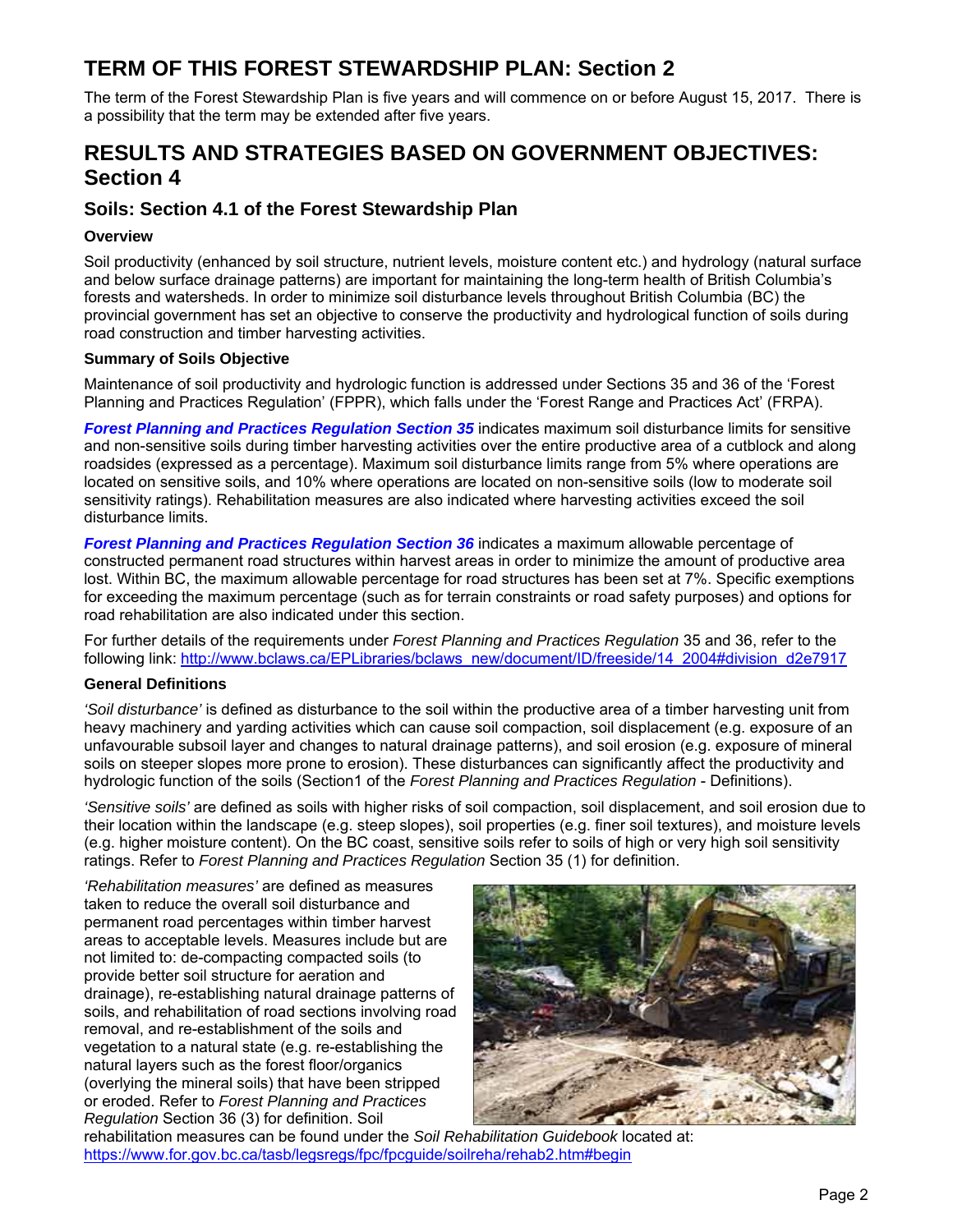## **Forest Stewardship Plan Commitment**

WFP's commitment to soil health is indicated within Section 4.1.1 of the Forest Stewardship Plan, and ensures that soil disturbance levels and permanent road structures within the timber harvest area adhere to *Forest Planning and Practices Regulation* Sections 35 and 36. Typically, within WFP's operating areas the soils are predominantly sensitive and permanent road structures have achieved less than the 7% maximum disturbance limit.

## **Wildlife: Section 4.2 of the Forest Stewardship Plan**

### **Overview**

Certain wildlife habitat characteristics are critical to the survival of various *Species at Risk* (SAR) and ungulate species (e.g. including but not limited to black-tailed deer). In order to minimize operational impacts to these species the provincial government has set an objective to protect sufficient wildlife habitat in terms of amount, distribution, and attributes of areas for the survival of *Species at Risk* and for the winter survival of ungulates.

## **Summary of Wildlife Objective**

Management / maintenance of habitat requirements for specific ungulates and *Species at Risk* are addressed under WFPs Forest Stewardship Plan, which incorporates legal requirements under *Forest Planning and Practices Regulation* section 7. For further details on the *Forest and Range Practices Act* requirements refer to the following link:

http://www.bclaws.ca/EPLibraries/bclaws\_new/document/ID/freeside/14\_2004#section7

#### **Forest Stewardship Plan / Other Definitions**



*Ungulate Winter Range (UWR)* is defined as an area that contains habitat that is necessary to meet the winter habitat requirements of an ungulate species (including but not limited to Mountain goat and black-tailed deer). Refer to the Ministry of Environment (MoE) website: http://www.env.gov.bc.ca/wld/frpa/uwr/.

*Identified species* comprise two categories of wildlife as defined under *Forest Planning and Practices Regulation* Section 7*: Species at Risk* (SAR) and *Regionally Important Wildlife* (RIW). *Species at Risk* includes endangered, threatened, or vulnerable species of vertebrates and invertebrates, and endangered or threatened plants and plant communities that could be impacted by forest or range management on Crown land. *Regionally Important Wildlife* are considered important to a region of BC, rely on habitats that are not otherwise protected under the *Forest and Range Practices Act,*  and may be adversely impacted by forest or range practices. Refer to the Ministry of Environment (MoE) Identified Wildlife Management Strategy (IWMS) website for further details on habitat requirements for *Species at Risk* or for *Regionally Important Wildlife*: http://www.env.gov.bc.ca/wld/frpa/iwms/.

## **Forest Stewardship Plan Commitment**

Sections 4.2.1.2 to 4.2.1.3 of the Forest Stewardship Plan commit WFP to retain from timber harvesting specified amounts of area suitable as habitat for various identified species within the South Island and Sunshine Coast Forest Districts (various ungulate species and *Species at Risk* including but not limited to Marbled Murrelet,

Coastal Tailed Frog, Queen Charlotte Goshawk, Grizzly Bear, and Scouler's Corydalis). The specified areas of suitable habitat to retain from harvest (by species) were indicated within notices set out by the government for certain Forest Districts as well as within a table under this section. WFP has allocated suitable habitat for each species, firstly within the non-contributing land-base (NCLB = in-operable areas already excluded from harvest due to inaccessibility, terrain concerns, old growth retention, or existing wildlife reserves). Where additional habitat area was required beyond the Non-Contributing Land-base, WFP has allocated area to be retained from harvest within its operable area (timber harvesting landbase). Refer to the Species at Risk Notices link for further



details: http://www.env.gov.bc.ca/wld/frpa/notices/sar.html. For specific habitat requirements by species refer to the Identified Wildlife Management Strategy document at http://www.env.gov.bc.ca/wld/frpa/iwms/documents/Accounts\_and\_Measures\_Coast.pdf.

Sections 4.2.1.4 to 4.2.1.5 of the Forest Stewardship Plan indicate where adjustments or exemptions to the nonharvestable habitat targets specified within the table under Section 4.2.1.2 are acceptable or permissible. For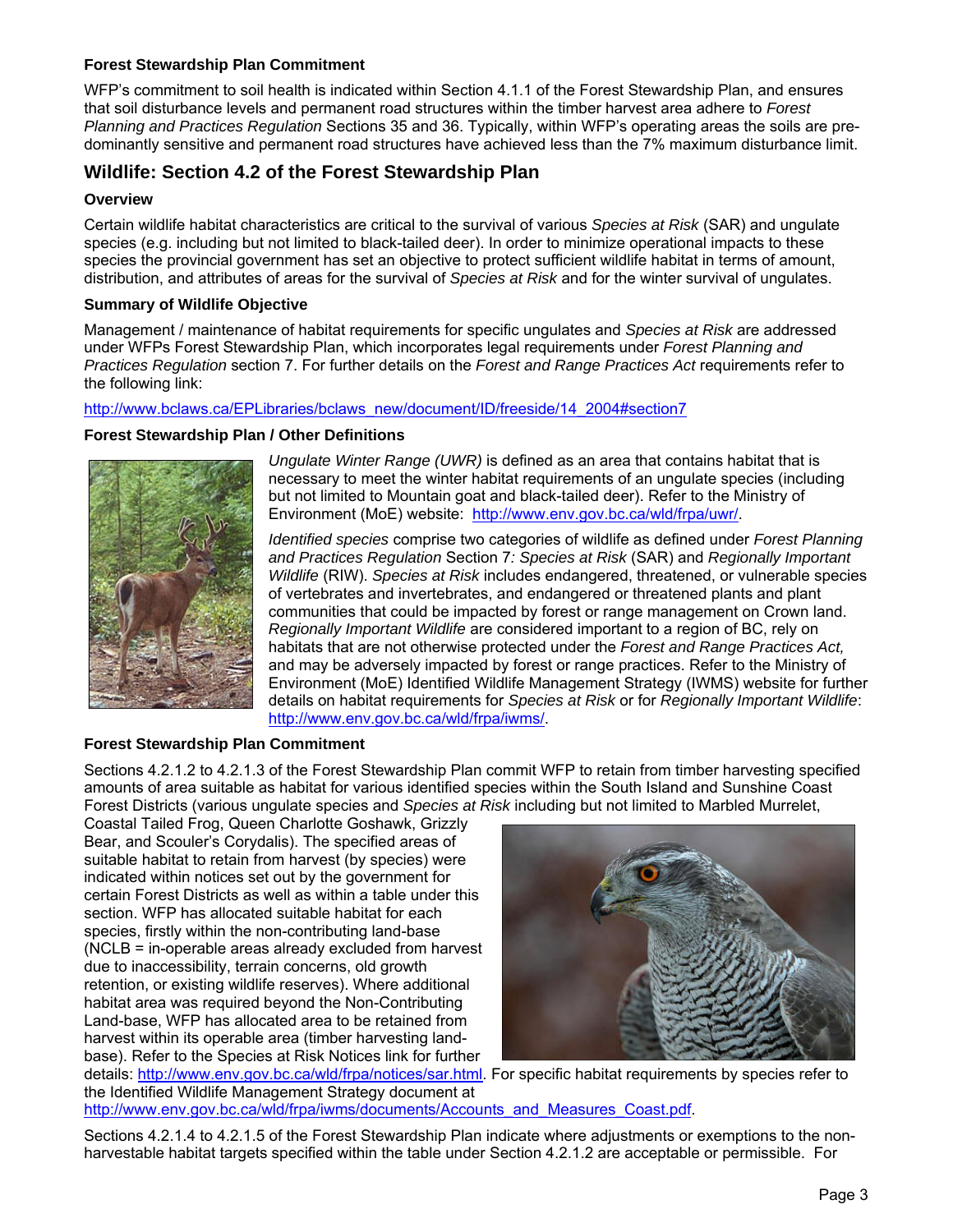example, if the area of Forest Development Unit #1 is reduced during the term of the Forest Stewardship Plan, there could be a reduction in the amount of habitat required for a given species.



Section 4.2.1.6 of the Forest Stewardship Plan indicates that section 4.2.1.2 would be not applicable if the minister responsible for the Wildlife Act is satisfied the objective has been met by the protected areas established for a given species.

Sections 4.2.1.7 to 4.2.1.8 of the Forest Stewardship Plan indicate that the harvesting restrictions within the Stillwater areas of the Sunshine Coast District, Sunshine Coast Timber Supply Area (TSA), and within Tree Farm License 39 have been spatially identified on maps included in the Forest Stewardship Plan. These restricted areas focus on Grizzly bear, Mountain Goat, Marbled Murrelet, and Black-tailed Deer habitat.

## **Riparian: Section 4.3 of the Forest Stewardship Plan**

## **Overview**

Riparian features (such as streams, wetlands, and lakes) and their associated habitat (timber, vegetation, and coarse woody debris) provide many functions such as stand level biodiversity (e.g. provide diversity of timber and habitat types over the landscape), providing habitat for some identified wildlife species or *Species at Risk* that specifically utilize riparian habitat, providing habitat for numerous fish species, and in some instances providing clean drinking water (e.g. Community Watersheds). Given the importance of riparian features and their associated habitat, the provincial government has set an objective to conserve, at the landscape level, the water quality, fish habitat, wildlife habitat and biodiversity associated with riparian habitat without unduly reducing the supply of timber from BC's forests (*Forest Planning and Practices Regulation* Section 8).

## **Summary of Riparian Objective**

Management / maintenance of riparian habitat are addressed under WFPs Forest Stewardship Plan, which incorporates legal requirements under the *Forest Planning and Practices Regulation* Sections 8.2 and 47 to 53. Specific management requirements within Fisheries Sensitive Watersheds and Community Watersheds are also addressed under WFP's Forest Stewardship Plan, incorporating legal requirements of the *Vancouver Island Land Use Plan* Order Objective 8, and the *Government Actions Regulation* (GAR) Section 14. For further details on the specific *Forest Planning and Practices Regulation*, *Vancouver Island Land Use Plan* (VILUP) Order, and *Government Actions Regulation* sections refer to the following links:

*Forest Planning and Practices Regulation* Section 8.2 (Community Watersheds) http://www.bclaws.ca/EPLibraries/bclaws\_new/document/ID/freeside/14\_2004#section8.2

*Forest Planning and Practices Regulation* Sections 47 to 53 (Riparian Habitat Management) http://www.bclaws.ca/EPLibraries/bclaws\_new/document/ID/freeside/14\_2004#division\_d2e9829

*Government Actions Regulation* Section 14 (Fisheries Sensitive Watersheds):

http://www.bclaws.ca/civix/document/id/complete/statreg/582\_2004#section14

*Vancouver Island Land Use Plan* Order Objective 8 (Fisheries Sensitive Watersheds): https://www.for.gov.bc.ca/tasb/slrp/lrmp/nanaimo/vancouver\_island/docs/HLP\_order\_final.pdf

## **General Definitions**

*Fisheries Sensitive Watershed* (FSW) is defined as a watershed that has significant fisheries values and watershed sensitivity. Watersheds which meet the above criteria, and that have been designated a *Fisheries Sensitive Watershed* by a designated government official; require forest tenure holders like WFP to establish results and strategies in their Forest Stewardship Plans consistent with the objective(s) set by the government official. For a more detailed description of *Fisheries Sensitive Watersheds* refer to the following link: http://www.env.gov.bc.ca/wld/frpa/fsw/.

*Community Watershed* (CW) is defined as all or part of a drainage area that is upslope of the lowest point from which water is diverted for human consumption by a licensed waterworks. Community watersheds must also be designated under the *Government Actions Regulation*. These areas require special management to conserve the quality, quantity and timing of water flow, and to prevent cumulative hydrological effects from having a negative impact on water. For a more detailed description of *Community Watersheds* refer to the following link: http://www2.gov.bc.ca/gov/content/environment/air-land-water/water/water-quality/community-watersheds.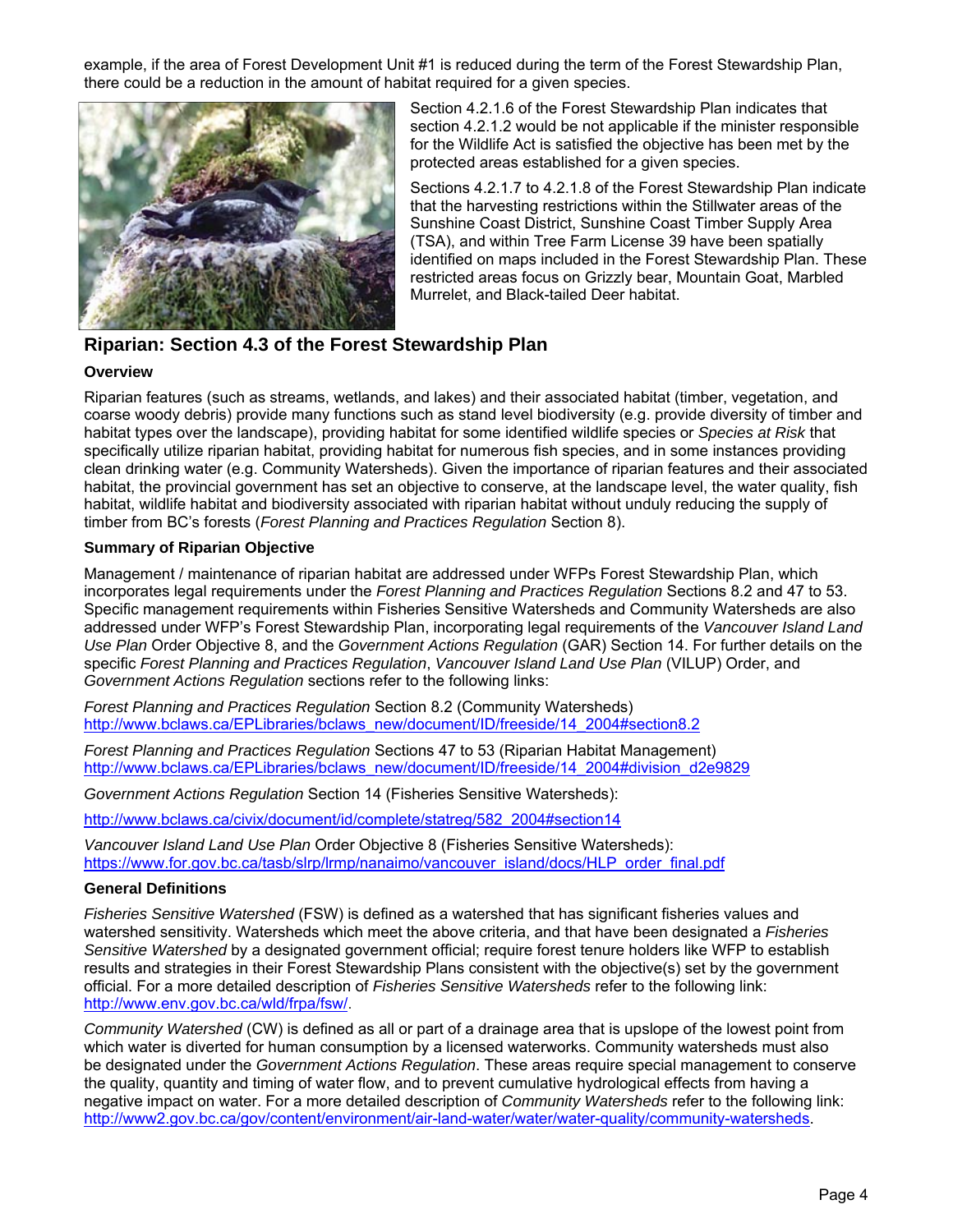

The *Riparian Management Area* (RMA) is the total buffer applied to classified streams, wetlands, and lakes, which consists of a *Riparian Management Zone* (RMZ) and, where required by regulation (such as for a larger fish stream channels 1.5m+ in width), a *Riparian Reserve Zone* (RRZ). Harvesting (with constraints) is permitted within the *Riparian Management Zone* but is not permitted within the *Riparian Reserve Zone*. The width of these zones is determined by attributes of streams, wetlands or lakes (e.g. stream width, lake or wetland size and fish presence / absence). For further details on *Riparian Management Areas*, *Riparian Reserve Zones*, and *Riparian Management Zone*s and for a diagram showing their application refer to the following links: http://www.bclaws.ca/EPLibraries/bclaws\_new/document/ID/freeside/14\_2004#s ection8.2

https://www.for.gov.bc.ca/tasb/legsregs/fpc/fpcguide/riparian/rmafig01.htm

## **Forest Stewardship Plan Commitment**

Section 4.3.1.1 of the Forest Stewardship Plan commits WFP to uphold the legal requirements stated under *Forest Planning and Practices Regulation* Sections 47 to 49, which indicate how streams, wetlands, and lakes are to be classified, and the required *Riparian Management Area*, *Riparian Management Zone*, and/or *Riparian Reserve Zone* buffers for each classification.

Section 4.3.1.2 of the Forest Stewardship Plan indicates instances where / when the *Riparian Reserve Zone* buffer for a stream, wetland or lake may vary from those indicated under *Forest Planning and Practices Regulation* Sections 47 to 49. Where approved, variance of the *Riparian Reserve Zone* may only occur where there is no other practicable option due to size, topography and engineering constraints of harvesting units, and where it will not have a negative impact on the riparian feature, associated wildlife / fish habitat, hydrology, stream temperature, water quality, etc. If a variance is required, an area of equal size within the *Riparian Management Zone* of that stream, wetland or lake will be designated as a *Riparian Reserve Zone*.

Sections 4.3.1.3 and 4.3.1.4 of the Forest Stewardship Plan commit WFP to uphold the legal requirements stated under *Forest Planning and Practices Regulation* (FPPR) Section 50(1). FPPR 50(1) indicates the circumstances where it is permissible to construct a road through a *Riparian Management Area*, and specific restrictions for road construction, maintenance, and deactivation within a *Riparian Management Area*. Section 4.3.1.4 of the Forest Stewardship Plan includes circumstances in addition to *Forest Planning and Practices Regulation* 50(1) for constructing a road in a *Riparian Management Area*.

Section 4.3.1.5 of the Forest Stewardship Plan commits WFP to uphold the legal requirements stated under *Forest Planning and Practices Regulation* (FPPR) Section 51(1) and (3). FPPR 51(1) indicates the circumstances where it is permissible to cut, modify or remove trees from a *Riparian Reserve Zone* (e.g. for worker safety or for a stream crossing). Section 51(3) indicates forestry activities which are not permitted within an *Riparian Reserve Zone* such as slash pile burning, herbicide use, etc.

Section 4.3.1.6 of the Forest Stewardship Plan commits WFP to uphold the legal requirements stated under *Forest Planning and Practices Regulation* (FPPR) Section 52(2). FPPR 52(2) indicates harvesting restrictions (e.g. retention of trees and vegetation) within the *Riparian Management Zones* for small fish streams (S4 stream class) and non-fish bearing streams (S5 to S6 stream class) with stream bank and channel stability concerns, which have direct connectivity to either: a larger fish bearing stream (S1) to S3 stream class) or to the ocean where important fish and shellfish habitat exists. The purpose is to minimize negative



impacts to these downstream resources (e.g. increased sediment transport, or landslides).

Section 4.3.1.7(a) of the Forest Stewardship Plan indicates criteria where harvesting is not permitted within the *Riparian Management Zones* of larger fish streams (S1 to S3 stream class), wetlands, and lakes (fish streams – terrain stability concerns; wetlands and lakes – negative impacts to recreation sites or visual quality as viewed from a wetland or lake). Section 4.3.1.7(b) indicates where stream *Riparian Management Zones* are harvested as part of a harvest unit, a portion of a *Wildlife Tree Retention Area* (*Wildlife Tree Retention Area* = timbered reserve excluded from harvest) should also overlap at least one *Riparian Management Zone.*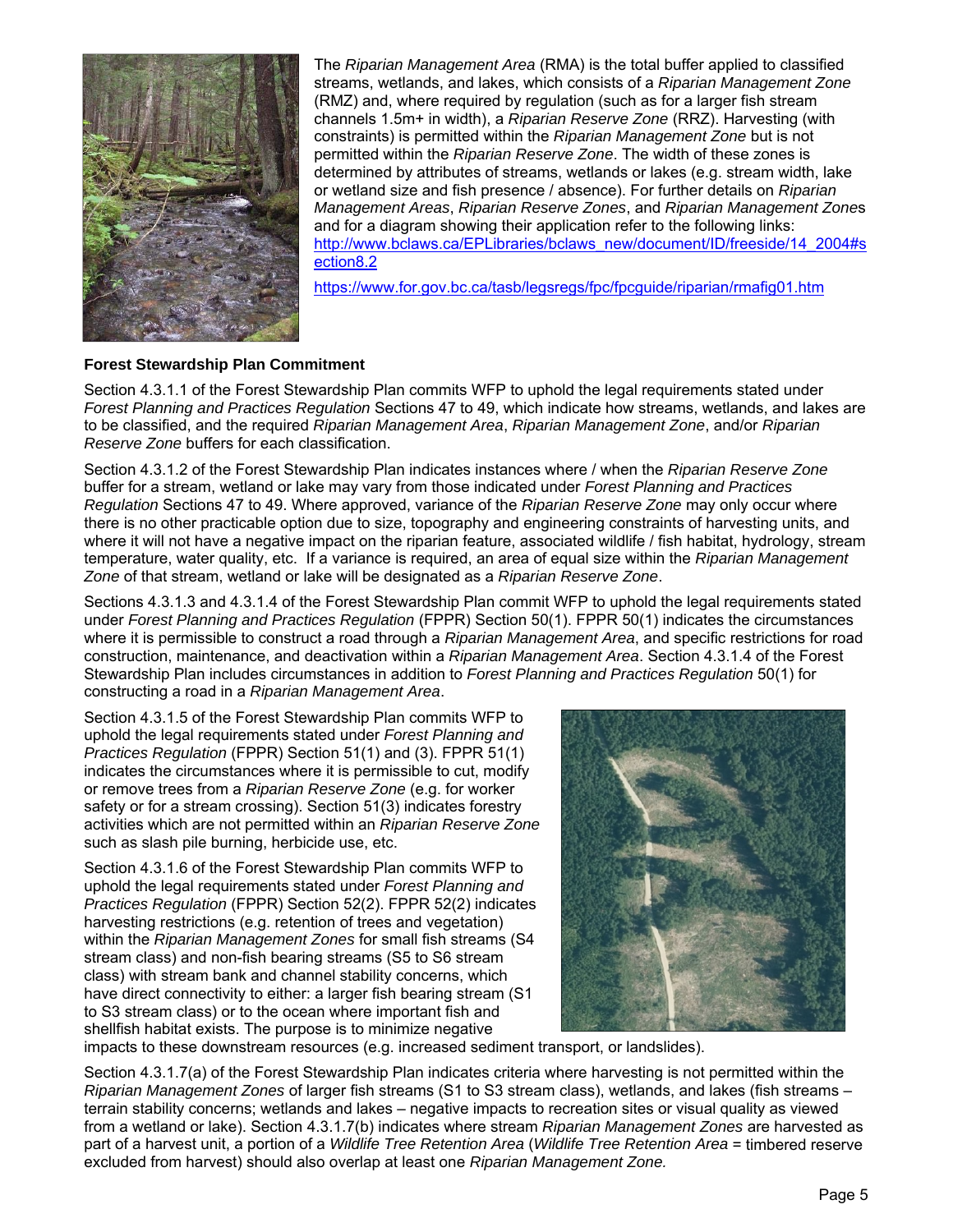Sections 4.3.2.1 and 4.3.2.2 of the Forest Stewardship Plan identify two *Fisheries Sensitive Watersheds* located within WFP's South Island Operations: Haddon Creek (*Government Actions Regulation* s.14 applicable) and the Klanawa River (*Vancouver Island Land Use Plan* Objective 8 and *Government Actions Regulation* s.14 applicable). Harvesting and road construction within these two watersheds is to be conducted in accordance with Appendices C.2 and C.3 of the Forest Stewardship Plan, which are explained in more detail below.

Sections 4.3.3.1 and 4.3.3.2 of the Forest Stewardship Plan identify eight community watersheds within WFPs South Island and Sunshine Coast Operations. Harvesting and road construction within these two watersheds is to be conducted in accordance with Appendices C.3 and C.4 of the Forest Stewardship Plan. Section 4.3.3.3 indicates where sections 4.3.3.1 and 4.3.3.2 are not applicable.

### **Appendices Specific to Riparian Section 4.3.2 and 4.3.3:**

Appendix C.2, subsections (a) to (c) indicate the general stream and natural hydrological conditions WFP is committed to maintain within the *Fisheries Sensitive Watersheds*. Subsections (d) and (e) consist of specific harvesting, road construction, and road maintenance / deactivation strategies / restrictions within the Klanawa and Haddon Creek. Schedules 1 and 2 of this Appendix are maps indicating the locations of the Klanawa River and Haddon Creek *Fisheries Sensitive Watershed*s, and where the above strategies and restrictions apply.

Appendix C.3 (subsections 1 to 3) identifies terrain instability risks for *Fisheries Sensitive Watershed*s and *Community Watersheds* based on matrix tables which combine ratings for potential for landslide occurrence (PLO) and sediment delivery potential (SDP). Overall Risk = PLO \* SDP. Both the landslide potential and sediment delivery potential ratings are determined by a terrain specialist in the field. Based on the level of overall risk obtained through the matrix table, four different management strategies may be utilized for harvesting and road construction.

For example, **Harvesting Strategy:** Low to Very Low overall risk = clearcut harvesting **OR** High overall risk = single tree harvesting. **Road Construction Strategy:** Low to Very Low overall risk = conventional (normal) road construction measures **OR** High overall risk = special road construction measures to lower risk. Subsection (4) of this Appendix identifies where the management strategies apply within a *Fisheries Sensitive Watershed* and *Community Watershed*.

Appendix C.4 (subsections 1 to 5) identifies strategies for sediment control in community watersheds in order to maintain water quality. The majority of the strategies apply to road construction and maintenance (e.g. ditch cleaning, culvert replacement etc.); however, some management strategies / restrictions also apply to harvesting when shutting down for extended periods (for fire hazard / rainfall shutdown) or at harvest completion.

## **Biodiversity: Section 4.4 of the Forest Stewardship Plan**

## **Overview / Summary of Biodiversity Objective**

Biodiversity at the landscape and stand level includes but is not limited to: diversity of stand and habitat types (e.g. adequate distribution of various seral stages, including mature / old growth forests, riparian habitat etc.), diversity of ecological plant communities, disturbances that mimic natural disturbance levels for a landscape (size and types of disturbances and timeframe between disturbances), and multiple resource uses of the timber / vegetation (outdoor recreation, conservation, drinking water, First Nations interests, timber / non-timber resources etc.). The provincial government has set objectives for old growth / mature forest retention, *Old Growth Management Areas* (OGMAs), non-spatial old growth, size and adjacency allowances for timber harvesting units, and timber retention requirements such as WFP Stand Level Variable Retention System along with the Legislated Wildlife Tree Retention targets – see below. These objectives have been set under various legislation including the *Vancouver Island Land Use Plan* and *Forest Planning and Practices Regulation* and are incorporated within WFPs Forest Stewardship Plan.

VILUP: https://www.for.gov.bc.ca/tasb/slrp/lrmp/nanaimo/vancouver\_island/docs/HLP\_order\_final.pdf

FPPR: http://www.bclaws.ca/EPLibraries/bclaws\_new/document/ID/freeside/14\_2004#division\_d2e11896

## **General Definitions**

(refer to: https://www.for.gov.bc.ca/hfd/library/documents/glossary/glossary.pdf, and

https://www.for.gov.bc.ca/tasb/slrp/lrmp/nanaimo/vancouver\_island/docs/vislup.pdf).

*Resource Management Zones* (RMZ) were delineated by government over Vancouver Island through the *Vancouver Island Land Use Plan* and are based on the dominant or competing resource uses within various Landscape Units. *Resource Management Zones* were further broken down into three categories: *Special Management Zones* (SMZs), *General Management Zones* (GMZs), and *Enhanced Forestry Zones* (EFZs). *Special Management Zones* are zones where management priorities are focused on environmental, recreational, and cultural / heritage values. *General Management Zones* are zones where multiple resources are being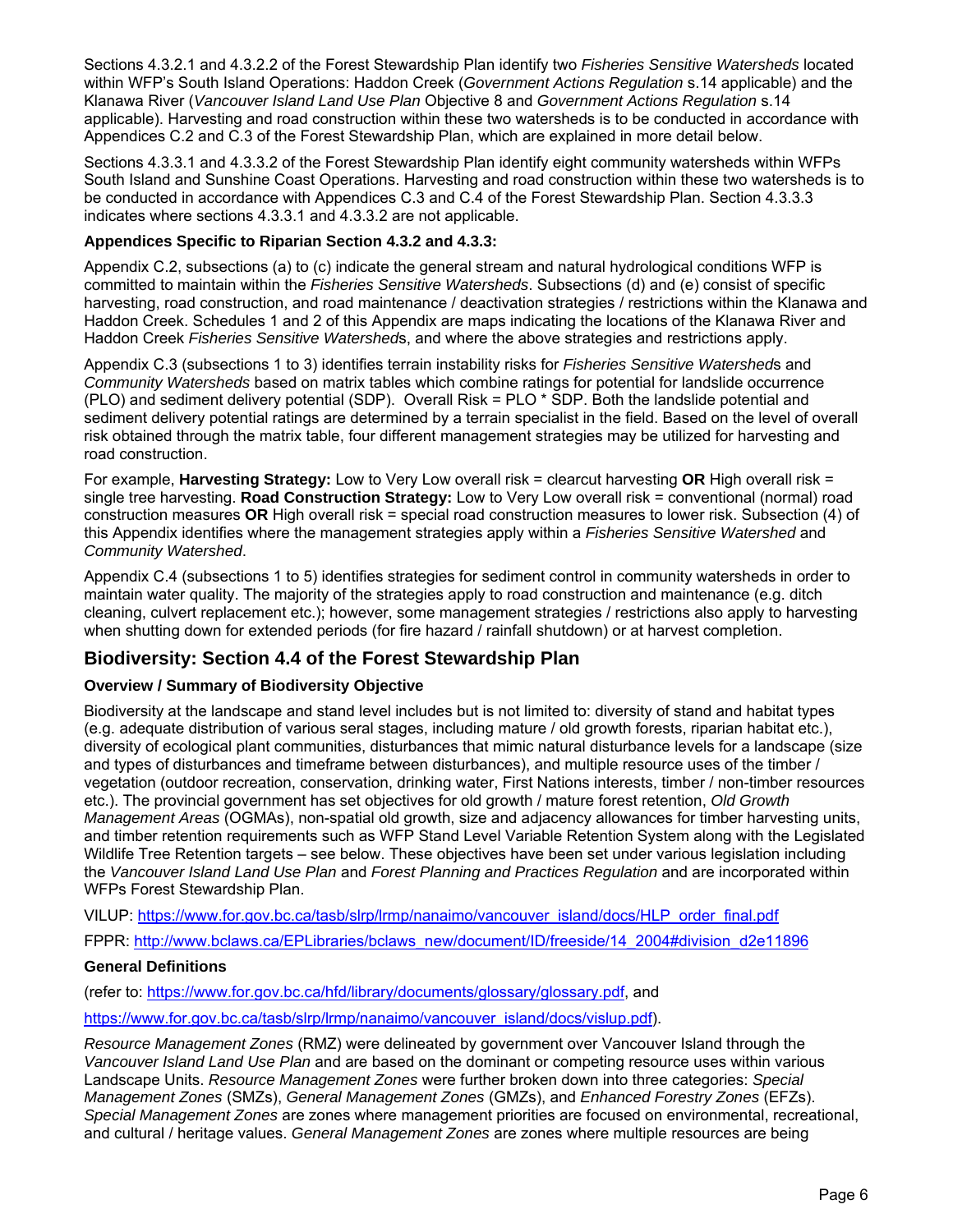managed / balanced with one another. *Enhanced Forestry Zones* are zones where the primary focus is on timber volume production while at the same time respecting other resource values.

*Mature Seral Forest* is defined as forest between than 80-120 years old.

*Old Seral Forest* (old growth) is defined as forest greater than 250 years old.

*Old Growth Management Areas* (OGMAs) consist of either drafted or legally established and spatially defined areas of old growth forest that are identified during Landscape Unit planning or during operational planning. Forest licensees are required to maintain legally established *Old Growth Management Areas* when preparing Forest Stewardship Plans.

*Non-spatial Old Growth Retention Requirements* are targets set for old growth within Landscape Units where draft or legal *Old Growth Management Areas* do not exist (e.g. hectares of old growth required by Landscape Unit).

*Biogeoclimatic Subzones* are areas delineated over the province by classes of relative precipitation and temperature, elevation, and continentality.

*Cutblock* is defined as an area that was previously harvested, is currently being harvested, or is proposed for harvest.

*Green-up* (GU) *Requirements* indicates specific requirements where existing cutblocks are to achieve select stocking levels as well as minimum height requirements (e.g. existing cutblocks are required to achieve a minimum 3m height within *General Management Zones* and *Special Management Zones*, and a minimum height of 1.3m within *Enhanced Forestry Zones*).

The *Variable Retention System* sustains the major ecological conditions and processes characteristic of a forest by maintaining a level of stand structure, complexity, and diversity. It is designed to: retain individual trees or groups of trees to maintain structural diversity over the area of the cutblock.

*Adjacency* is defined as an area that is sufficiently close to a cutblock that, due to its location, could directly have an impact on, or be impacted by a forest practice carried out within the cutblock.



*Coarse Woody Debris* refers to fallen dead trees and the remains of large branches on the ground which in forests and in rivers or wetlands, that are slowly decomposing.

*Wildlife Tree Retention Area (WTRA)* is defined as an area of timber retained within or directly adjacent the cutblock, which is representative of the pre-harvest stand. The *Wildlife Tree Retention Area* can function to maintain stand / structural diversity and to protect identified resources (e.g. species at risk, archaeological features, bear dens etc.).

#### **Forest Stewardship Plan Commitment**

Section 4.4.1.1 of the Forest Stewardship Plan defines which *Special Management Zones* (under the *Vancouver Island Land Use Plan*) are applicable to the Forest Stewardship Plan: *Special Management Zones* (**SMZ's) 14, 17, 18, and 21.** 

Section 4.4.1.2 of the Forest Stewardship Plan specifies non-harvestable targets (hectares) of mature seral forest within each of the four *Special Management Zones* listed above. Section 4.4.1.3 identifies the instances where adjustments may be made to the non-harvestable targets (references *Vancouver Island Land Use Plan* Objective 1a - *Special Management Zones*).

Section 4.4.1.4 of the Forest Stewardship Plan indicates adherence to Forest Stewardship Plan sections 4.4.5.1 to 4.4.5.4, specific to *Wildlife Tree Retention Area* (WTRA) requirements and that WTRAs should not be contiguous with the cutblock boundary (references *Vancouver Island Land Use Plan* Objective 1b - *Special Management Zones*). This section also indicates Coarse Woody Debris requirements over a newly harvested cutblock. Refer to *Forest Planning and Practices Regulation* Section 68 for specific details: http://www.bclaws.ca/EPLibraries/bclaws\_new/document/ID/freeside/14\_2004#section68

Section 4.4.1.5 of the Forest Stewardship Plan indicates non-harvestable old seral forest targets (hectares) within the Coastal Western Hemlock Very Wet Maritime sub-montane variant (CWHvm1 biogeoclimatic subzone) of Resource Management Zone 42 (Corrigan Landscape Unit - *Enhanced Forestry Zone*) where old seral forests are at lower levels. Sections 4.4.1.6 to 4.4.1.7 identify the instances where adjustments may be made to the nonharvestable targets (references *Vancouver Island Land Use Plan* Objectives 11 and 11.1)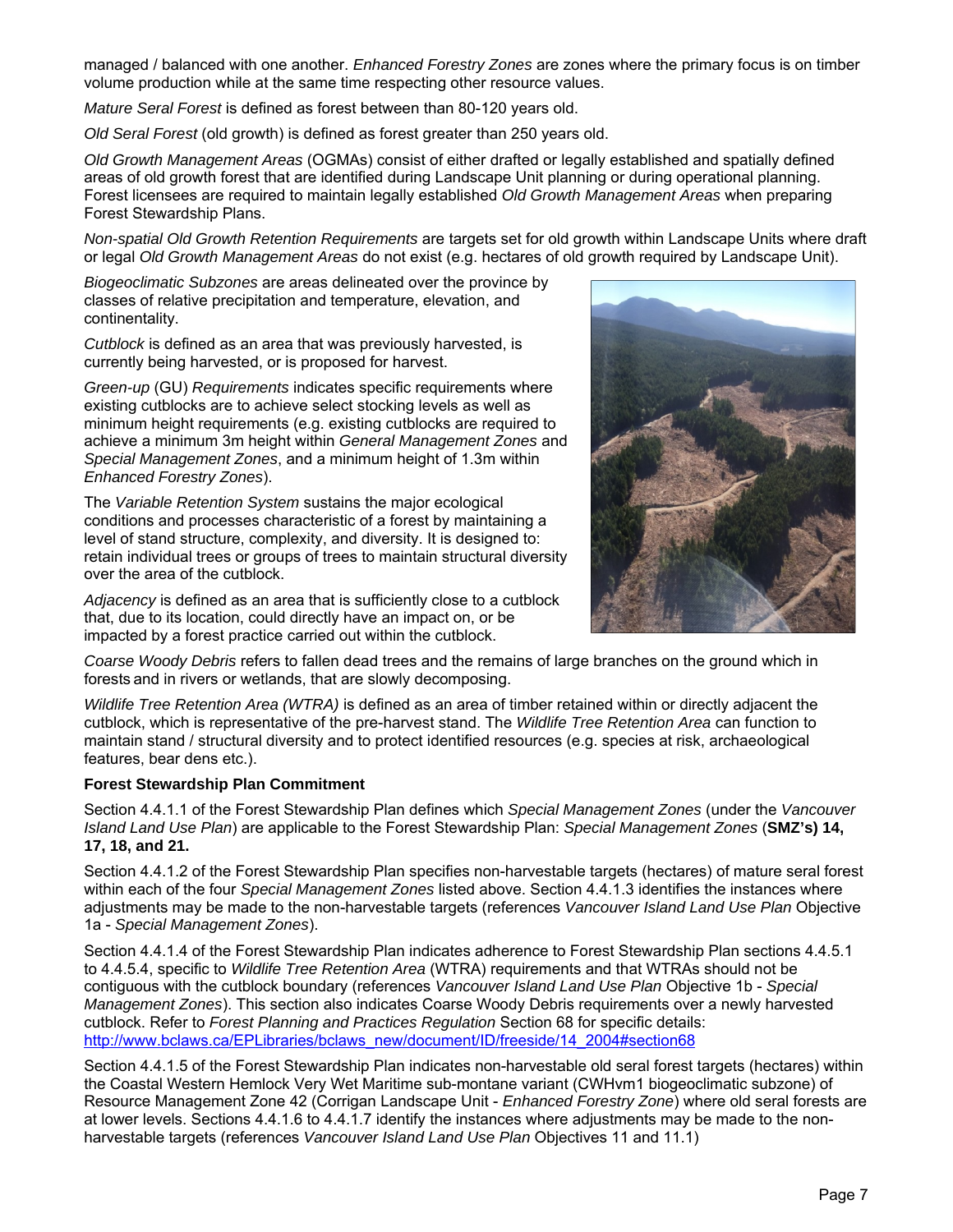Section 4.4.1.8 of the Forest Stewardship Plan indicates that if the provincial government specifies within a written notice to WFP that timber retention within the timber harvesting land-base (THLB) of *Resource Management Zone* (RMZ) 43 (Sarita Landscape Unit – *Enhanced Forestry Zone*) is required to maintain critical marbled murrelet habitat, then WFP will design cutblocks and roads to be consistent with *Vancouver Island Land Use Plan* Objectives 15 and 16. Refer to the following link for specific details on *Vancouver Island Land Use Plan* Objectives 15 and 16:

https://www.for.gov.bc.ca/tasb/slrp/lrmp/nanaimo/vancouver\_island/docs/HLP\_order\_final.pdf.

Section 4.4.1.9 of the Forest Stewardship Plan indicates that Sections 4.4.1.5 to 4.4.1.8 are not applicable if and when *Old Growth Management Areas* are established.

Section 4.4.2.1 of the Forest Stewardship Plan indicates the Landscape Units (within WFPs South Island and Sunshine Coast operating areas) where legal *Old Growth Management Areas* have been established. The section further indicates that if carrying out timber harvesting or road construction within a legal *Old Growth Management Areas*, it is to be conducted in accordance with Appendix C.5.2 of the Forest Stewardship Plan; for instance, harvesting and road building is allowed within a legal *Old Growth Management Area* to prevent the spread of an insect infestation or disease that poses a significant threat to a forested area outside the *Old Growth Management Areas*.

Section 4.4.3.2 of the Forest Stewardship Plan identifies targets set for old growth retention within Landscape Units where draft or legal *Old Growth Management Areas* do not exist. Old growth targets by Landscape Unit and Biogeoclimatic (BEC) subzones are indicated within Appendix C.5.3 of the Forest Stewardship Plan. Section 4.4.3.3 identifies the instances where adjustments may be made to the non-harvestable old growth targets. Examples of reasons for an adjustment to the target would be a reduction in the size of Forest Development Unit #1 or the old growth retention target changes. Section 4.4.3.4 indicates where non-spatial old growth targets do not apply. An example is if the draft *Old Growth Management Areas* (OGMAs) in a Landscape Unit are determined to meet the target and WFP agrees not to harvest the draft OGMAs.

Section 4.4.4.1 of the Forest Stewardship Plan commits WFP to uphold the legal requirements stated under *Forest Planning and Practices Regulation* (FPPR) Sections 64(1) and 65(2). Section 64 sets maximum size constraints for the productive cutblock areas (e.g. 40 hectares maximum cutblock size for coast, and 60 hectares maximum cutblock size for the interior).

Section 4.4.4.2 of the Forest Stewardship Plan addresses the circumstances where variations from maximum cutblock size occur as indicated under the *Vancouver Island Land Use Plan*. Subsections (a) and (b) address variations for cutblock size where located within *Special Management Zones* 14, 17, 18, or 21 (e.g. maximum cutblock size of 5 hectares if block is clearcut harvested or maximum cutblock size of 40 hectares if a variable retention harvesting system is utilized), and the circumstances where these cutblock sizes may be exceeded (e.g. to recover timber damaged due to natural disturbances). Subsection (c) addresses variations for cutblock size where located within *Enhanced Forestry Zones* (e.g. maximum cutblock size may exceed 40 hectares where not located within a community watershed and meets the reduced *Green-up* / Adjacency guidelines).

Section 4.4.4.3 of the Forest Stewardship Plan indicates that for green-up / adjacency purposes, the 100 tallest trees per hectare over an existing cutblock area will be utilized to determine if a cutblock is considered *Greenedup*.

Section 4.4.4.4 of the Forest Stewardship Plan addresses the circumstances where variations of minimum *Greenup* heights / adjacency considerations are permitted as indicated under the *Vancouver Island Land Use Plan* for *Enhanced Forestry Zones* (e.g. minimum *Green-up* height of 1.3 meters within *Enhanced Forestry Zones*).

Section 4.4.4.5 of the Forest Stewardship Plan indicates exemptions for adjacency and *Green-up* requirements (set under *Forest Planning and Practices Regulation* 65(2)) where variable retention (VR) harvesting systems are utilized (e.g. adjacency and *Green-up* rules do not apply if the existing adjacent cutblock is VR or contains 40% or more retained basal area (timber) within the cutblock area).

Section 4.4.5.1 of the Forest Stewardship Plan commits WFP to achieve specific *Wildlife Tree Retention Area* targets identified for various Landscape Units (LU) within WFP's South Island and Sunshine Coast operating areas. The *Wildlife Tree Retention Area* targets (in percentages) are identified within tables under this section and are based on the Landscape Units and which Biogeoclimatic subzone the cutblocks lay within. The *Wildlife Tree Retention Area (WTRA)* targets for the Sunshine Coast Landscape Units are specific to each cutblock, whereas the WTRA targets for the South Island Landscape Units are specific to all cutblocks harvested annually. Landscape units without specific targets by Biogeoclimatic Subzone have a 7% target.

Section 4.4.5.2 of the Forest Stewardship Plan indicates how the required *Wildlife Tree Retention Area*  percentage is to be calculated and applied (e.g. the *Wildlife Tree Retention Area (*WTRA) percentage is determined by multiplying the required WTRA % by the combined area of the productive cutblock area plus the inblock roaded area).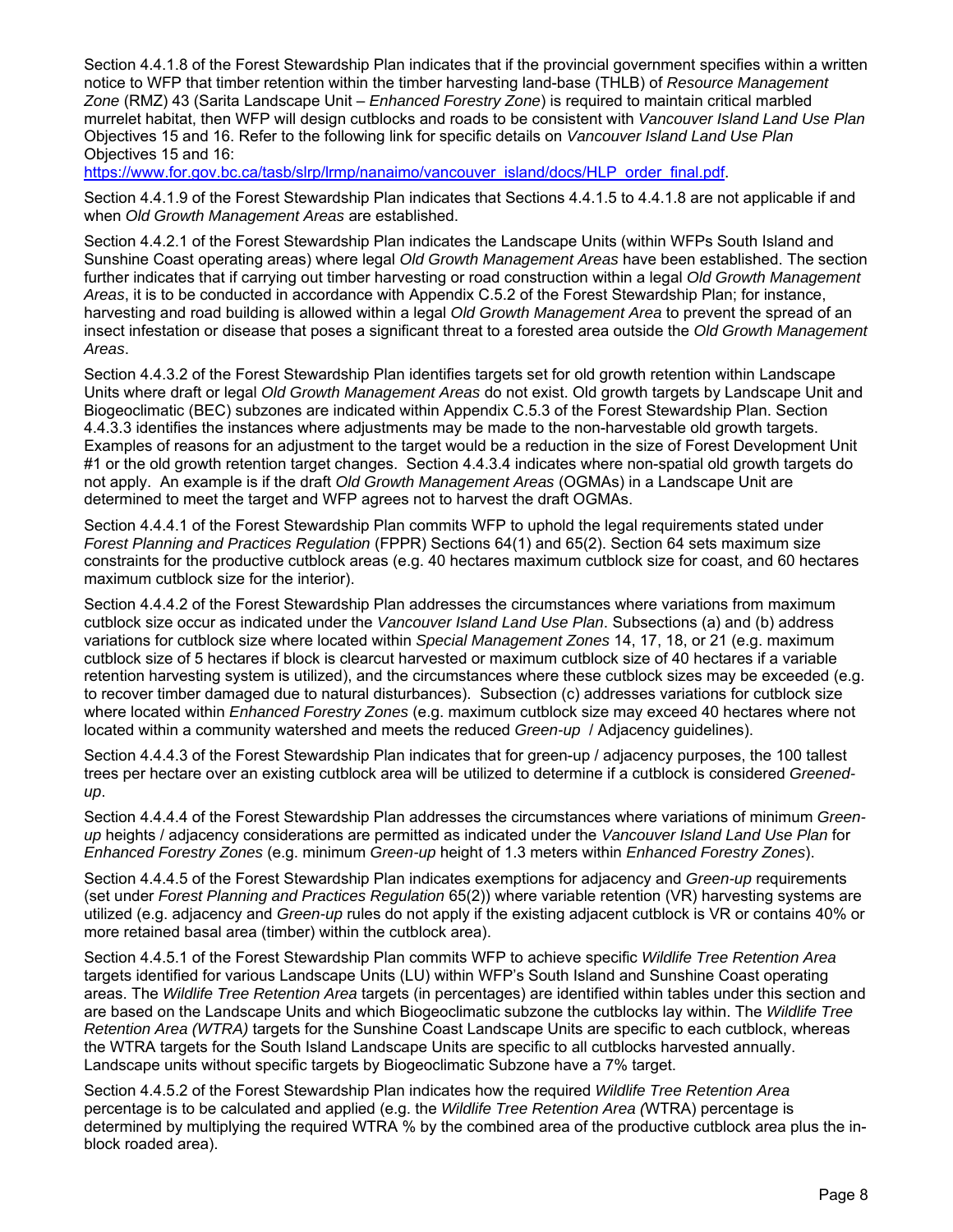Section 4.4.5.3 of the Forest Stewardship Plan indicates general and specific requirements for *Wildlife Tree Retention Area* (WTRA) stand characteristics, and locations of WTRAs associated with cutblocks within various Landscape Units of the Sunshine Coast and South Island operating areas.

Section 4.4.5.4 of the Forest Stewardship Plan indicates restrictions on harvesting *Wildlife Tree Retention Areas (WTRAs)* in areas without landscape unit objectives (e.g. A *WTRA* will not be harvested unless the regenerating trees within the productive cutblock area have developed attributes consistent with a mature seral condition).

Section 4.4.5.5 of the Forest Stewardship Plan indicates parameters for relocating all or a portion of a *Wildlife Tree Retention Area (WTRA).* This section also indicates activities that may occur within the *WTRA* such as pruning (to protect from windthrow damage), salvage of windthrown timber, and due to forest health concerns (where forest health issues within the *Wildlife Tree Retention Area* pose a significant threat to areas outside the *Wildlife Tree Retention Area*). An equivalent replacement area is required if any salvage activities were to occur.

## **Appendices Specific to Biodiversity Section 4.4:**

Appendix C.5.2 indicates when industrial activities are permitted within legal *Old Growth Management Areas* of the Landscape Units identified under Section 4.4.2.1 of the Forest Stewardship Plan (e.g. harvesting, road construction, pruning) with specific constraints / restrictions applied (e.g. maximum area can harvest, *Old Growth Management Areas* replacement areas).

Appendix C.5.3 identifies targets set for old growth retention within landscape units where draft or legal *Old Growth Management Areas* do not exist (as indicated within Section 4.4.3.2 of the Forest Stewardship Plan). Old growth targets are indicated by Landscape Units and Biogeoclimatic subzones.

## **Cultural Heritage: Section 4.5 of the Forest Stewardship Plan**

### **Overview**

First Nations have aboriginal rights in British Columbia. Aboriginal rights refer to practices, traditions, and customs unique to each First Nation. Some First Nations have aboriginal rights that have been formalized in treaties by the Federal and Provincial Governments. The Provincial Government has set an objective to support First Nations in exercising their aboriginal rights.

### **Summary of Cultural Heritage Objective**

To conserve or, if necessary, protect [cultural heritage resources](https://www.for.gov.bc.ca/ftp/hfp/external/!publish/frep/values/CHR Manual _addendum to FREP protocol.pdf) that are the focus of traditional use and continuing importance to First Nations and not regulated under the *[Heritage Conservation Act](http://www.bclaws.ca/civix/document/id/complete/statreg/96187_01)*. This Forest Stewardship Plan also references the final agreements or treaties for the Maa-nulth and Tla'amin First Nations.

#### **Forest Stewardship Plan Definitions**

Section 4.5.1 of the Forest Stewardship Plan establishes definitions including:

- First Nation Cultural Heritage Information
- Potentially Affected Cultural Heritage Resource
- Final Agreements in reference to the treaties
- First Nation Areas of Interest
- Monumental Cedar and Cypress Harvesting Allocation as it relates to the treaties

#### **Forest Stewardship Plan Commitment**

Section 4.5.2 commits WFP to ensure that timber harvesting activities will not cause the availability of a *Potentially Affected Cultural Heritage Resource* (PACHR) to be less than the historical traditional use of a First Nation and in the case of a Treaty First Nation the amount of that *Potentially Affected Cultural Heritage Resource* as set out in the Final Agreement.

Section 4.5.3 commits WFP to annually share the approximate location of new planned cutblocks and roads within the territories of individual First Nations, request and meet to discuss the information of any *Potentially Affected Cultural Heritage Resource* (PACHR), and to provide PACHR information to government.

Section 4.5.4 commits WFP to reforest with cedar where it is ecologically suited and if requested, to assist a First Nation to locate and obtain logs suitable for traditional use items including paddles, masks, totems, and canoes. For Treaty Nations, WFP will assist in locating the monumental cedar allocation in accordance with the Monumental Cedar and Cypress Harvest Agreements.

The picture to the right is of fine cedar roots harvested by First Nation elders in cooperation with Planners at Western Forest Products Stillwater Forest Operation.

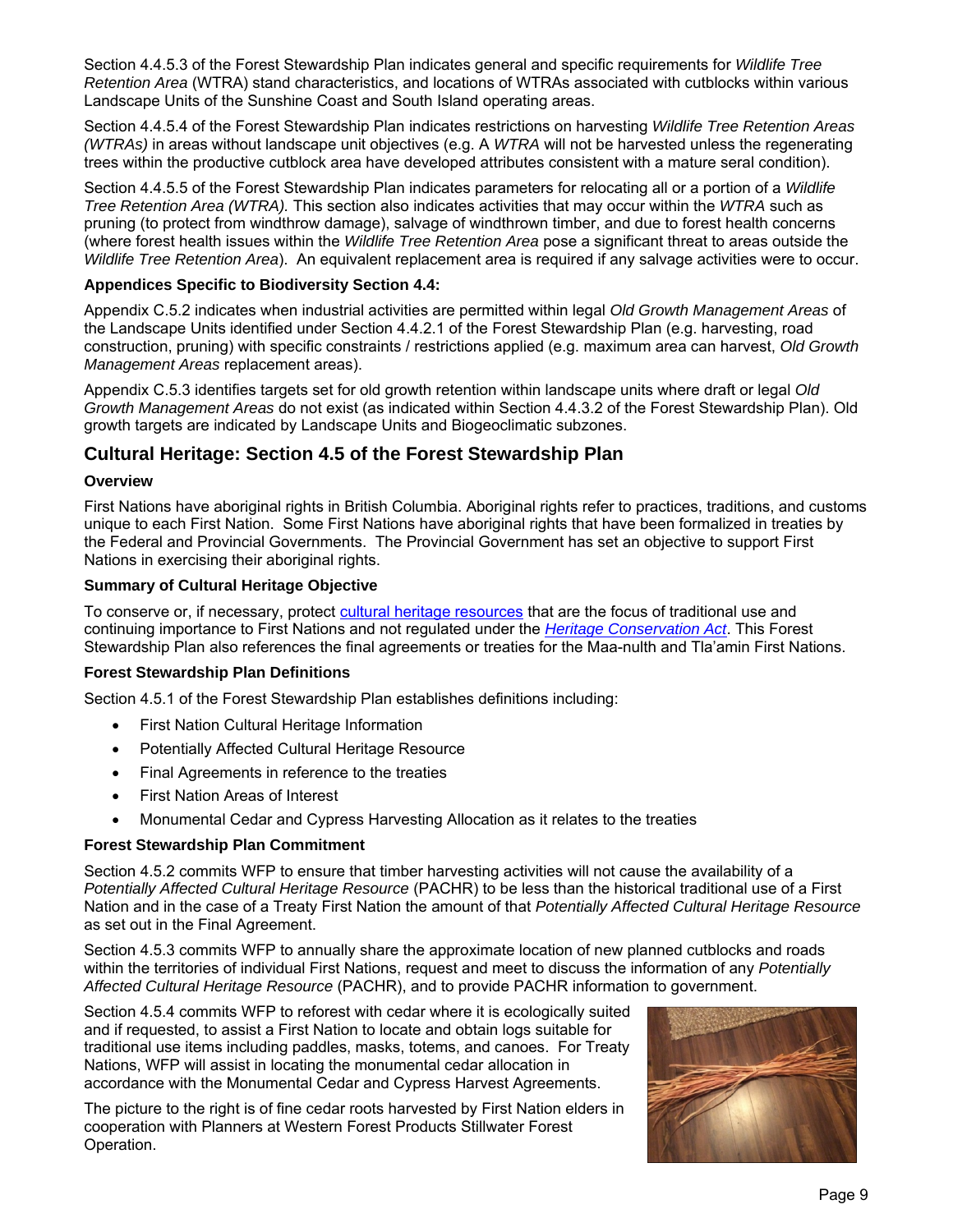## **Visual Quality: Section 4.6 of the Forest Stewardship Plan**

## **Overview**

Forested landscapes are significant contributors to the scenic values of British Columbia. The Provincial Government has set an objective to manage forested landscapes in scenic areas of the Province.

http://www2.gov.bc.ca/assets/gov/farming-natural-resources-and-industry/forestry/visual-resourcemgmt/vrm\_managing\_change.pdf

### **Summary of Visual Quality Objective**

To ensure that a forest landscape within a scenic area that is altered as a result of timber harvesting or road construction falls within one of five specified categories of visual alteration which are also termed Visual Quality Objectives (VQOs).

- Preservation or "P" (not easily distinguishable)
- Retention or "R" (difficult to see)
- Partial Retention "PR" (easy to see)
- Modification "M" (very easy to see and natural in appearance)
- Maximum Modification "MM" (very easy to see and not natural in appearance)

Visual alteration is assessed from identified viewpoints or corridors of viewpoints.

## **Forest Stewardship Plan Commitment**

Sections 4.6.2 and 4.6.3 of the Forest Stewardship Plan commits WFP to timber harvesting activities that meet the specified category of alteration from significant public viewpoints. Sections 4.6.4 and 4.6.5 of the Forest Stewardship Plan identify exceptions to this commitment for historic adjacent harvesting, for threats to timber such as insects and disease, or where there is no other practicable option having regard to the size, topography or engineering constraints for the cutblock or road.

The picture below is an example of where the resulting alteration meets the definition of the required Visual Quality Objective but is rectilinear or geometric in shape and does not appear natural in design. Due to the constraining steep slopes on this side hill, the required grapple yarding harvest method dictated the final engineering of these blocks.

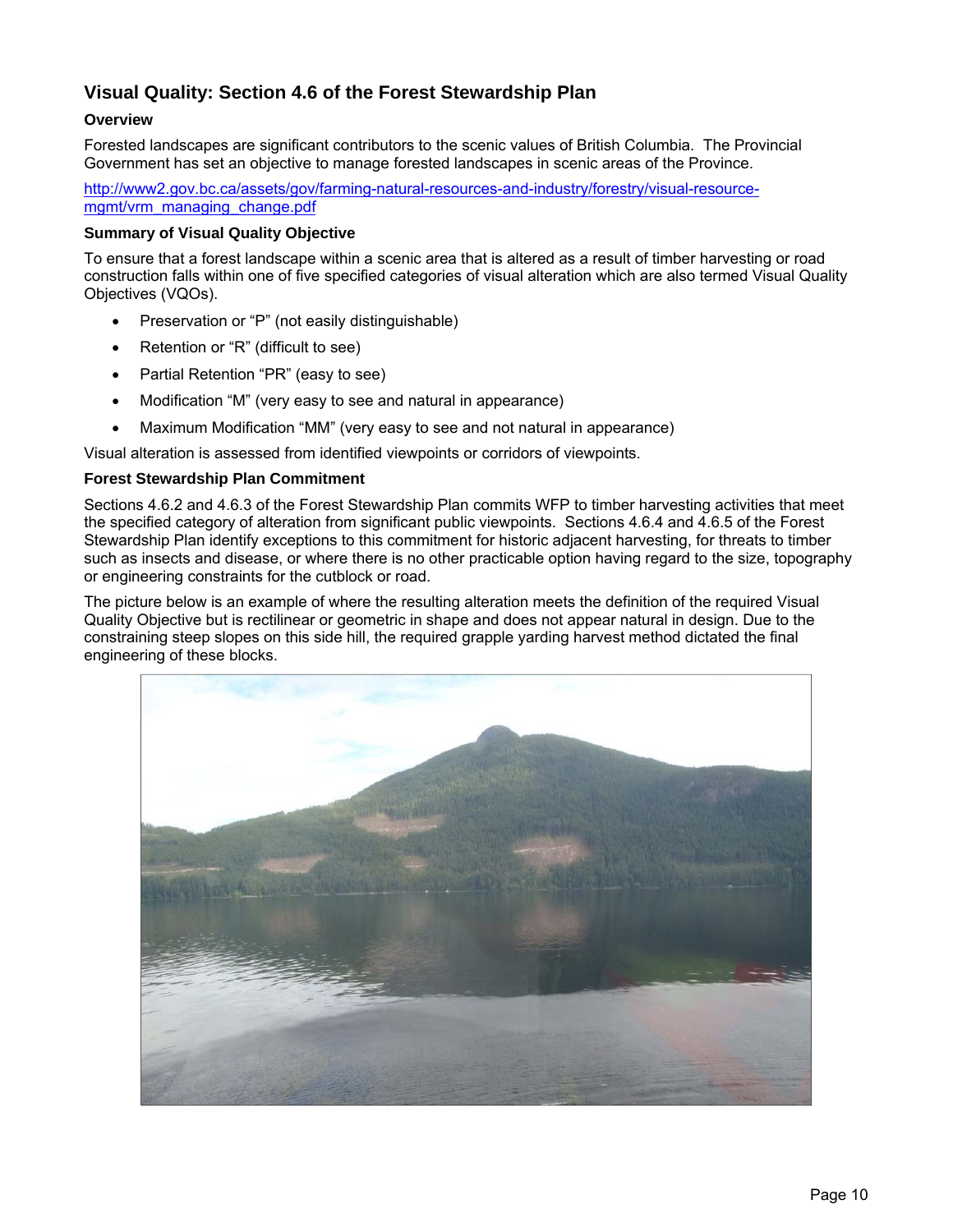## **Recreation: Section 4.7 of the Forest Stewardship Plan**

## **Overview / Summary of Recreation Objective**

Forest Management must consider a diverse set of resources over the landscape, including but not limited to timber, fish and wildlife, water quality, archaeological, biodiversity, and recreation. Specific to this objective, recreation trails on crown land are considered a valuable resource that are managed for the general public and provide good opportunities for related recreational activities such as hiking, camping, fishing, or canoeing. With regards to trail management, the objective is to manage the trails for a semi-primitive non-motorized experience.

## **General Definitions**

*Recreation trail* refers to a recreation trail established under section 56 of the *Forest Range and Practices Act*, section 6 of the former *Forest Practices Code of British Columbia Act* or designated under the Forest Act.

## **Forest Stewardship Plan Commitment**

Section 4.7.1 of the Forest Stewardship Plan identifies 4 recreational trails located within WFPs operating areas where this objective applies: the Beta Lake Recreation Trail, Powell Forest Canoe Route Portage Trails (see picture to the right), and Appleton Creek Recreation Trail which are located within the Powell River area, and the Lost Lake Recreation Trail, which is located within the Whistler area. Impacts to these trails will be mitigated through practice outlined in Section 4.7.2.

Section 4.7.2 of the Forest Stewardship Plan specifies that timber is not to be harvested within 10m on either side of the centre line of a recreation trail except as necessary for public / worker safety purposes (hazard trees) or in order to construct a road crossing the trail.

## **Note:** *Government Actions Regulation* orders



specific to recreation sites are not Forest Stewardship Plan results and strategies and includes recreation resource features at Lowry Lake, Scout Beach, Sarita Lake, Flora Lake, Nitinat Lake and Knob Point. Additionally, management of established visual quality objectives is addressed under Section 4.6 of the Forest Stewardship Plan.

The following web link is to an interactive map of all legal trails and sites in BC. http://apps.gov.bc.ca/pub/dmfviewer/?siteid=5140114829009675607&ll=49.8288600832779%2C-124.448361676741&z=12

## **Stocking (General Standards): Section 5.0 of the Forest Stewardship Plan**

## **Overview / Summary of Stocking Objective**

Sustainability of the provinces diverse forests, which often have numerous resource requirements (e.g. such as timber volume, cultural, drinking water, recreation, wildlife conservation, etc.), requires ensuring that harvesting is completed in a sustainable manner (e.g. representative of the natural disturbance types in an area), and that harvested areas are re-established within an adequate time frame with ecologically suitable and socially and economically valuable crop trees. In order to achieve the re-establishment of ecologically suitable and socially and economically valuable crop trees within an adequate time frame, requirements have been set out by the provincial government under *Forest Planning and Practices Regulation* Sections 16 and 44, for all Forest Stewardship Plan holders to specify stocking standards within their Forest Stewardship Plan documents (where stocking, regeneration, and free-growing requirements are specified)

## **General Definitions**

(refer to https://www.for.gov.bc.ca/hfd/library/documents/glossary/glossary.pdf

*Crop Trees* (CT) are defined as healthy trees of a species that is ecologically suitable for the site, and commercially valuable.

*Regeneration Date* (RD) is defined as the date by which a regenerating stand must conform to stocking standards set for it.

A *Free-growing (FG) Stand* consists of established seedlings of an acceptable commercial species that are healthy, of good form, and are free from growth-inhibiting brush, weed, and excessive tree competition.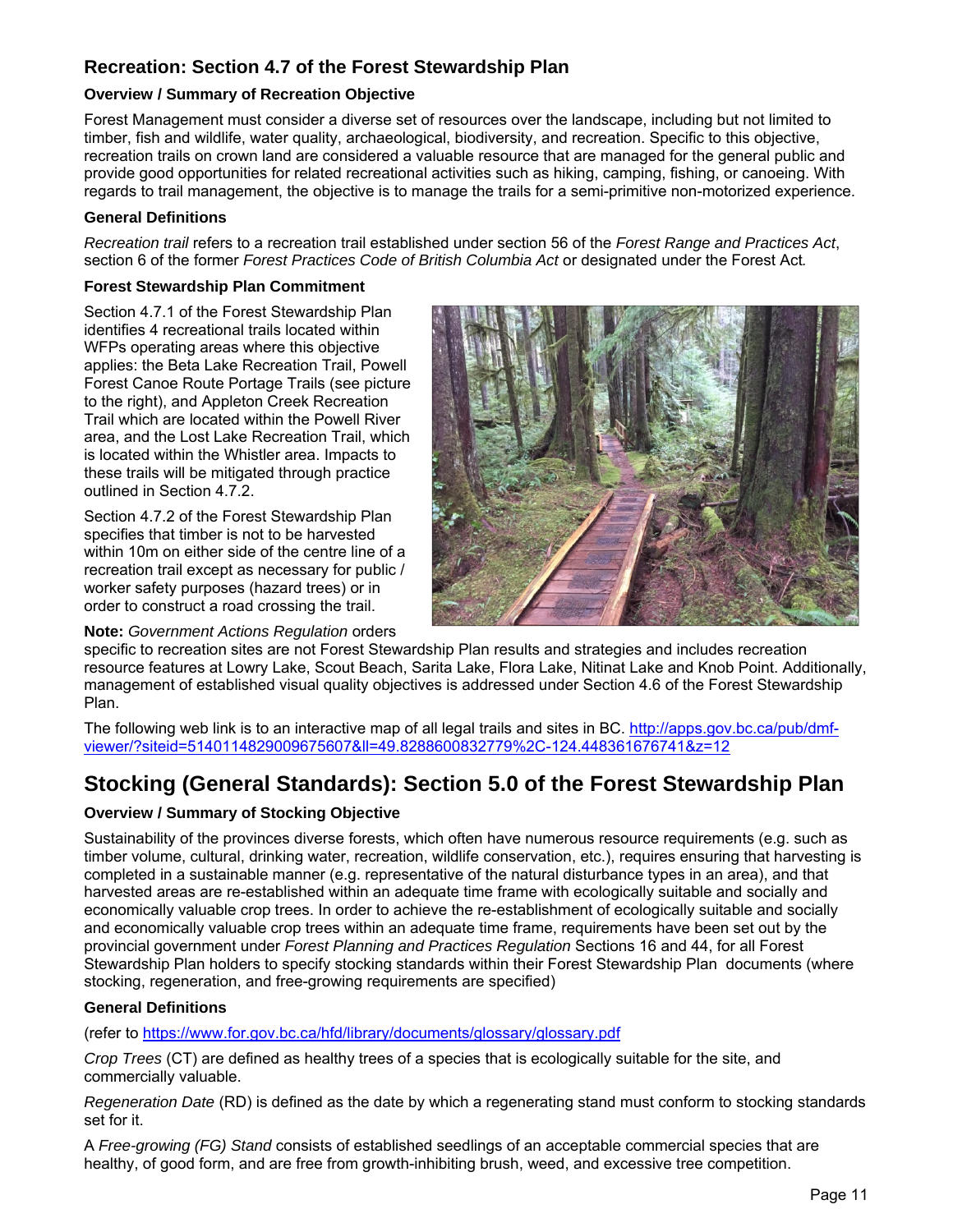*Free-growing Date (FGD) and Heights (FGH). Free-growing Date* is defined as the date by which a free-growing stand must conform to the stocking standards set for it. *Free-growing Height* is defined as the minimum height that a crop tree must attain before it forms part of a free-growing stand.

*Standards Units* (SU) are defined as subdivisions of a cutblock (e.g. generally based on ecological classification / differences or differences in soil or stand types) which will be managed differently than other portions of the cutblock (e.g. such as differing: soil disturbance targets, forest health concerns including root rot or ungulate browse concerns, harvesting systems, stocking standards, crop tree suitability, brush concerns etc.).

*Intermediate Cuttings* (IC) includes the removal of some trees from a stand. This could be a removal of a percentage of trees in order to improve the growth rates of the final crop trees or to remove single trees from terrain sensitive areas.

*Special Forest Products* (SFP) are defined under the *Forest Act,* these are: Christmas trees; firewood; mining timbers; stakes and sticks; cants; posts and rails (split and round); shake and shingle bolts, blocks, and blanks.

*Stocking Standards* (SS) identify the specific reforestation requirements within defined *Standards Units*. They indicate the range of healthy, well-spaced, acceptable crop trees required to establish a free-growing stand or to meet the residual stand requirements following an intermediate cutting or the harvesting of special forest products.

*Horizontal Inter-tree Distance* (HID) is defined as the distance between seedling stems.

*Timber Supply Analysis* (TSA) is defined as the process that explores the effects on timber supply of existing or potential forest management strategies and alternative timber harvesting levels. The process typically uses a computer model to forecast the development of a forest over time given specific schedules of management activity.

*Site Series* is defined as all sites within a Biogeoclimatic Subzone that are capable of producing the same climax vegetation unit and/or plant community. *Climax vegetation* is defined as a forest community that represents the final stage of natural forest succession for its environment.

#### **Forest Stewardship Plan Commitment**

Section 5.1 of the Forest Stewardship Plan commits WFP to the legal requirements under *Forest Planning and Practices Regulation* (FPPR) Sections 16(1) – Stocking Standards, and FPPR Section 44(1) – Free-growing Stands.

Section 5.2.1 (a) of the Forest Stewardship Plan indicates in order to achieve a Free-growing stand, preferred and acceptable crop tree species within Appendix D.1 are to be utilized. Section 5.2.1 (b) indicates alternative species (such as alder) may be utilized where required as per Section 5.2.6.

Section 5.2.2 (a) of the Forest Stewardship Plan indicates a *Regeneration Date* (RD) of no more than 6 years must be achieved within newly harvested areas. Section 5.2.2 (b) indicates the circumstances where the RD of >6 years may be utilized.

Section 5.2.3 (a) of the Forest Stewardship Plan specifies the requirement that an average minimum stocking of ≥600 crop trees / hectare is achieved within each *Standard Unit* (SU). Furthermore, the target stocking level for a *Standards Unit* must be consistent with the TSA and other related forest management assumptions, unless a higher target is required to ensure consistency within any other provision within the FSP. Section 5.2.3 (b) indicates where the minimum and target stocking levels may be reduced by 50% (e.g. areas of heavy elk use where 50% or more of the seedlings are damaged by elk).

Section 5.2.4 of the Forest Stewardship Plan indicates the minimum acceptable *Horizontal Inter-tree Distance* (HID) between planted seedlings and, in which circumstances the HID may be reduced (e.g. 2 meters minimum *Horizontal Inter-tree Distance* in normal circumstances; 1.5 meters minimum *Horizontal Inter-tree Distance* may be utilized in special circumstances such as heavier slash areas or rockier sites where planting is more difficult – refer to table within sub-section (b) of this strategy).

Section 5.2.5 of the Forest Stewardship Plan indicates that minimum *Free-growing Heights* (FGHs) by species and ecological classification are obtained within Appendix D.1.

Section 5.2.6 of the Forest Stewardship Plan indicates that where applicable, Alder Stocking Standards (SS) with Appendix D.2 may be utilized. However, no more than 4% of the total harvested area within Forest Development Unit (FDU) #1 may utilize the Alder Stocking Standards.

Section 5.2.7 of the Forest Stewardship Plan indicates how stocking standards apply to those cutblocks where harvesting commenced before the term of this Forest Stewardship Plan (*Forest and Range Practices Act* Section 197(5)). For these cutblocks, the stocking standards from the previous Forest Development Plan or Forest Stewardship Plan will apply.